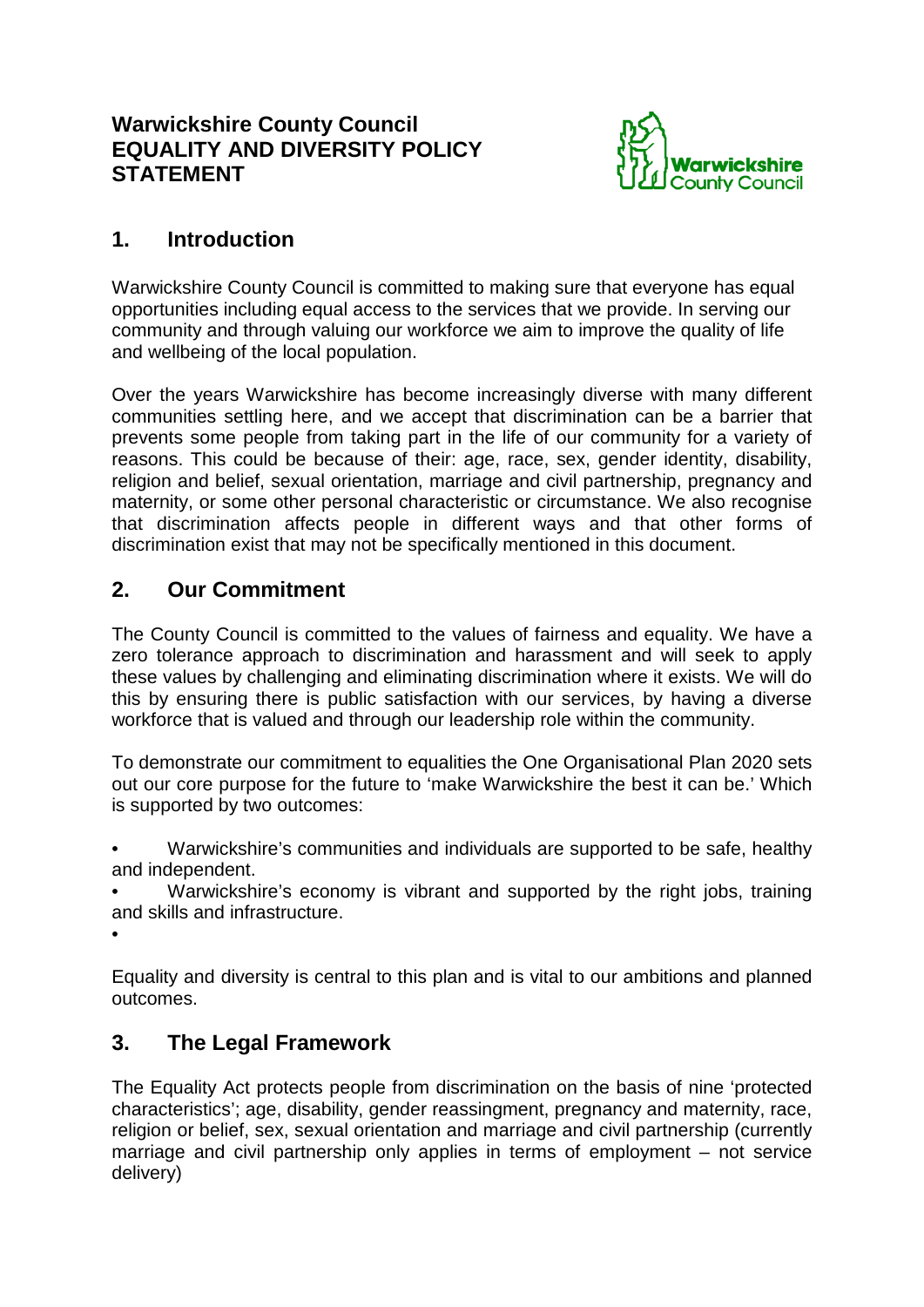The Equality Act also introduced a **Public Sector Equality Duty** on all public authorities. In meeting this new duty the County Council must show how it will:

- eliminate unlawful discrimination, harassment and victimisation
- advance equality of opportunity between different groups and
- foster good relations between different groups

#### **4. Discrimination**

Discrimination occurs when a person or group of people are treated less favourably than others. Discrimination of this kind can be direct, indirect, intentional or unintentional, and can be carried out by individuals, groups or institutions.

We acknowledge that discrimination can occur at both an institutional level, (where prejudices can become rooted within organisations through policies, practices, procedures and criteria for decision making) and at an individual level, (where a person may hold negative attitudes about other people or groups). Either of these could result in inappropriate discriminatory behaviour which Warwickshire County Council has a zero tolerance approach to.

## **5. Achieving Equality and Valuing Diversity**

To achieve our equality and diversity aims we will:

- Carry out the county council's Equality Objectives
- Review, audit and report progress on our equality and diversity work
- Work with our partners in the statutory, voluntary and private sectors to make sure there are the best outcomes for the people of Warwickshire
- Positively promote equal opportunities within Warwickshire as part of the council's community leadership role
- Provide equality and diversity training and development for staff and councillors
- Support a modern and diverse workforce so that it reflects the community it serves

# **6. Equality and Diversity in Service Provision**

We will aim to:

- Provide easy to use and accessible services and facilities to all our communities
- Provide clear and easy to reach information about our services in various formats and languages when needed
- Review and monitor our services, working practices and resource allocations to ensure that they do not discriminate, and identify where improvements can be made
- Promote and publicise to staff what equality in service provision means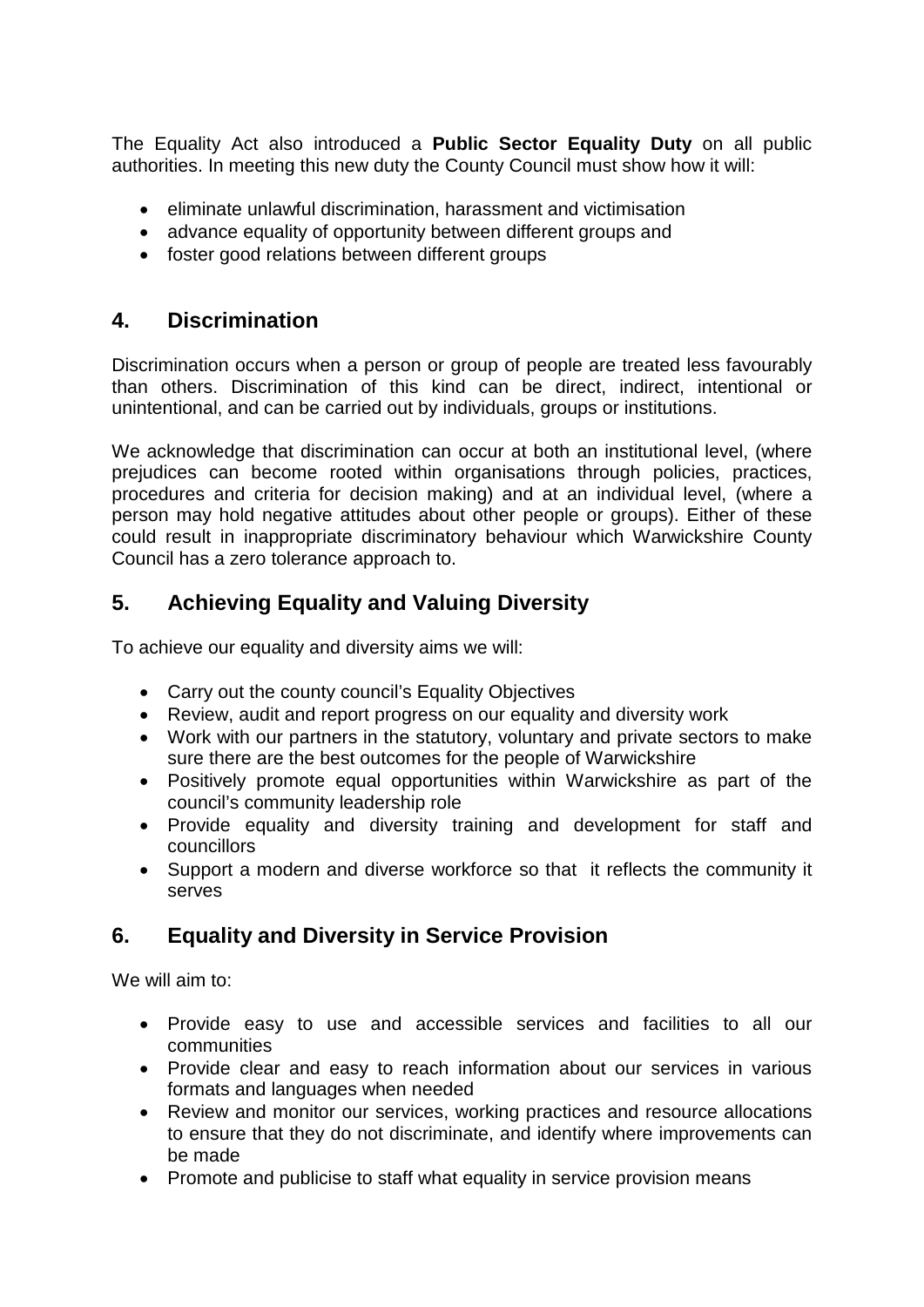- Ensure that all service users have easy access to our Corporate Complaints **Procedure**
- Offer services and advice that are accessible either in person, via telephone or online channels
- Improve satisfaction on our services by engaging and consulting with residents

# **7. Equality and Diversity in Procurement and Contracting**

When we buy services and develop contracts we will make sure we include equalities by:

- Requiring any commissioned services to have considered equality of access and service delivery
- Ensuring contractors, suppliers, volunteers and partners are aware of what the authority expects in relation to equality and understands that they must provide services that are free from discrimination, harassment or victimisation.
- Making sure that our selection and tendering processes include sections on equality.
- Giving guidance to staff about how to include equalities in procurement documents and tenders.
- Including equality and diversity in the quality assurance of commissioned services

### **8. Equality and Diversity at Work**

As a major local employer it is essential we guarantee that equality is central to our employment policy and practice and as such we will aim to:

- Eliminate unfair treatment and discrimination through our policies and activities
- Provide appropriate training and development opportunities to all staff
- Ensure that employees receive fair and equal treatment in relation to their employment, regardless of whether they have full time, part time or temporary positions
- Recognise that employees have the right to work in a safe and harassmentfree environment. Any allegations of discrimination, victimisation or harassment will be dealt with through the normal disciplinary processes
- Wherever possible, make reasonable adjustments for staff with disabilities
- Ensure employees are aware of their own responsibility to follow and support this Equality and Diversity Policy.

### **9. Consultation**

We will consult widely with individuals, partners and community representatives in order to make appropriate decisions in relation to the services we provide. Wherever possible, we will attempt to involve disadvantaged or marginalised people or groups who might not otherwise be involved in the normal consultation process.